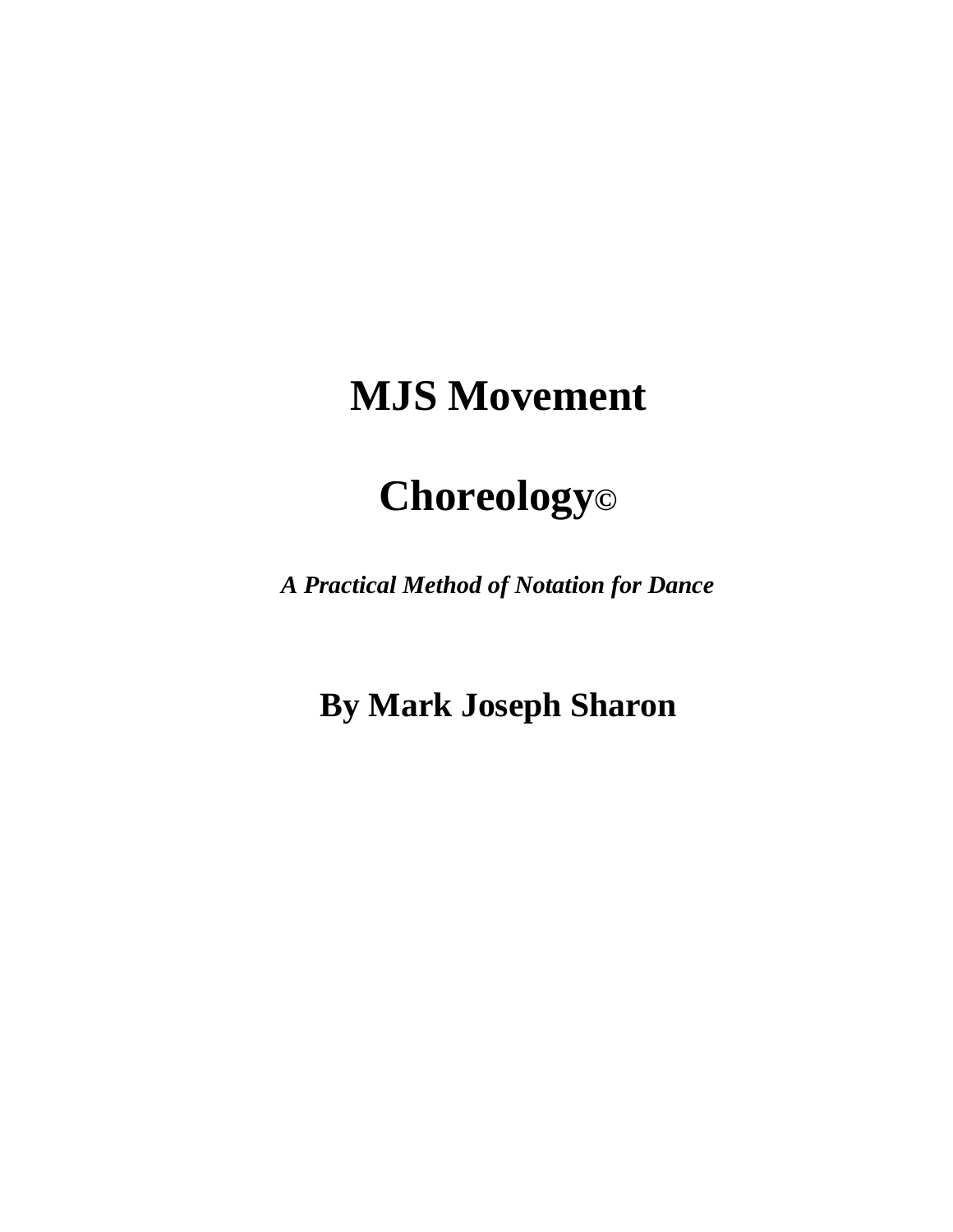# **MJS Movement Choreology©**

*A Practical Method of Notation for Dance* 

**Contents** 

**Foreword**

# **Chapter 1: Analyzing Music**

Defining Time Signature

Charting Highlights

## **Chapter 2: Assigning Movement to Charted Music**

## **Chapter 3: Defining Movement**

Classical and Lyrical

Tap Combination

Stage Direction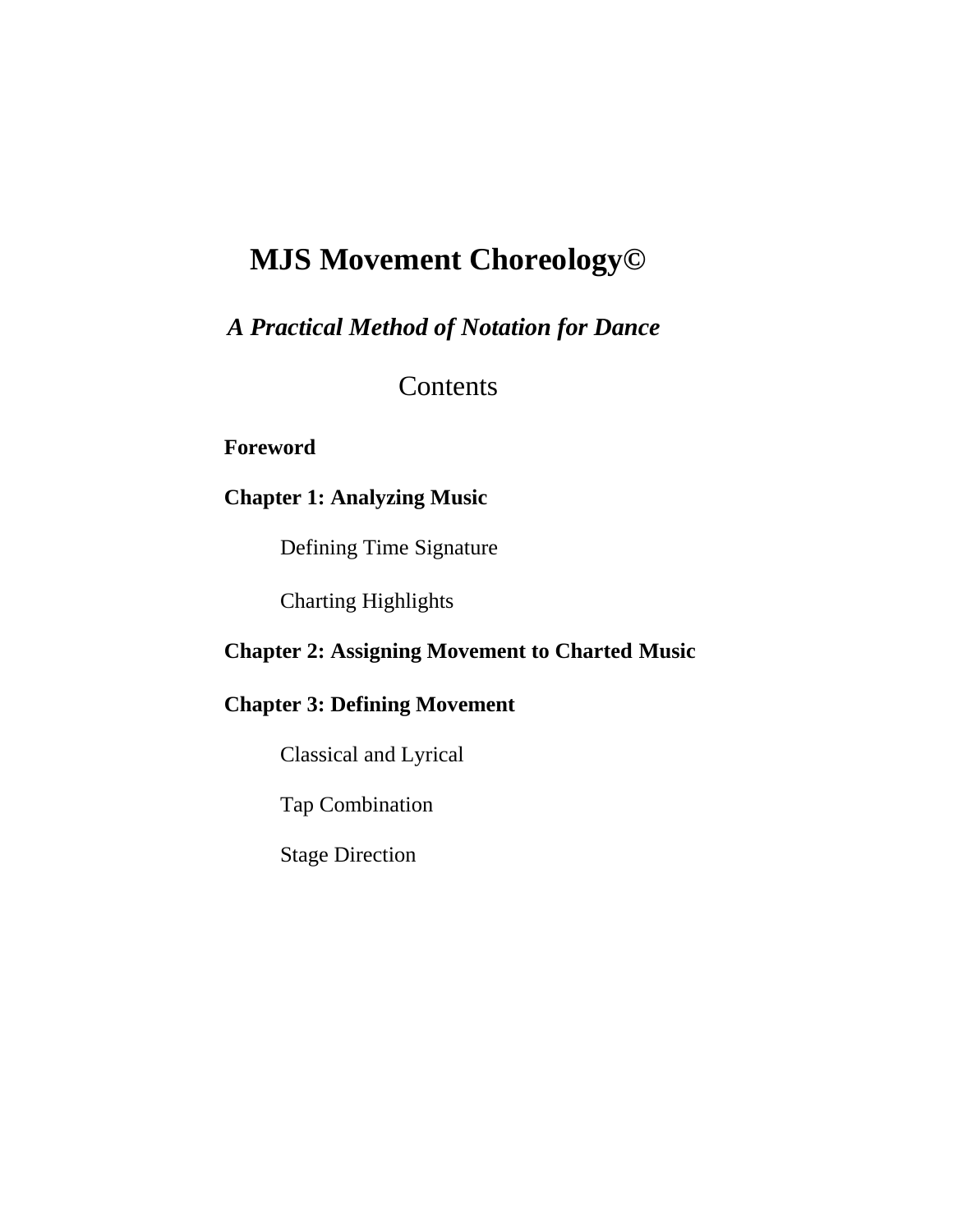# **Foreword**

.

Until now there has been only one form of dance notation, called *Labanotation™*, which has reigned in the dance world for more than fifty years. This form of technical shorthand for dance has long served professional dance companies who have been trained to read it. But the need for a more accessible form of dance notation has become evident as the number and variety of performing companies have grown exponentially.

I have designed a unique and much more accessible form of dance notation called *MJS Movement Choreology*©. As a professional choreographer and teacher I realized that dancers in private and public school performing companies were wasting valuable time in rehearsals arguing about how the choreography had originally been presented. With *MJS Movement Choreology*©, even a dancer with no prior training in notation can archive choreography using this method, which will increase the dance company's productivity immensely. This method does not require any additional training and is therefore more "user friendly" than most other forms of notation. *MJS Movement Choreology*© does require a little understanding of terminology and counting, which are both part of accredited dance training.

I became interested in dance notation when *Dance Masters of America™*, a national organization that certifies dance teachers by test, asked me to teach at a national convention. In addition to teaching classes, I was contracted to provide a notated version of the dance routines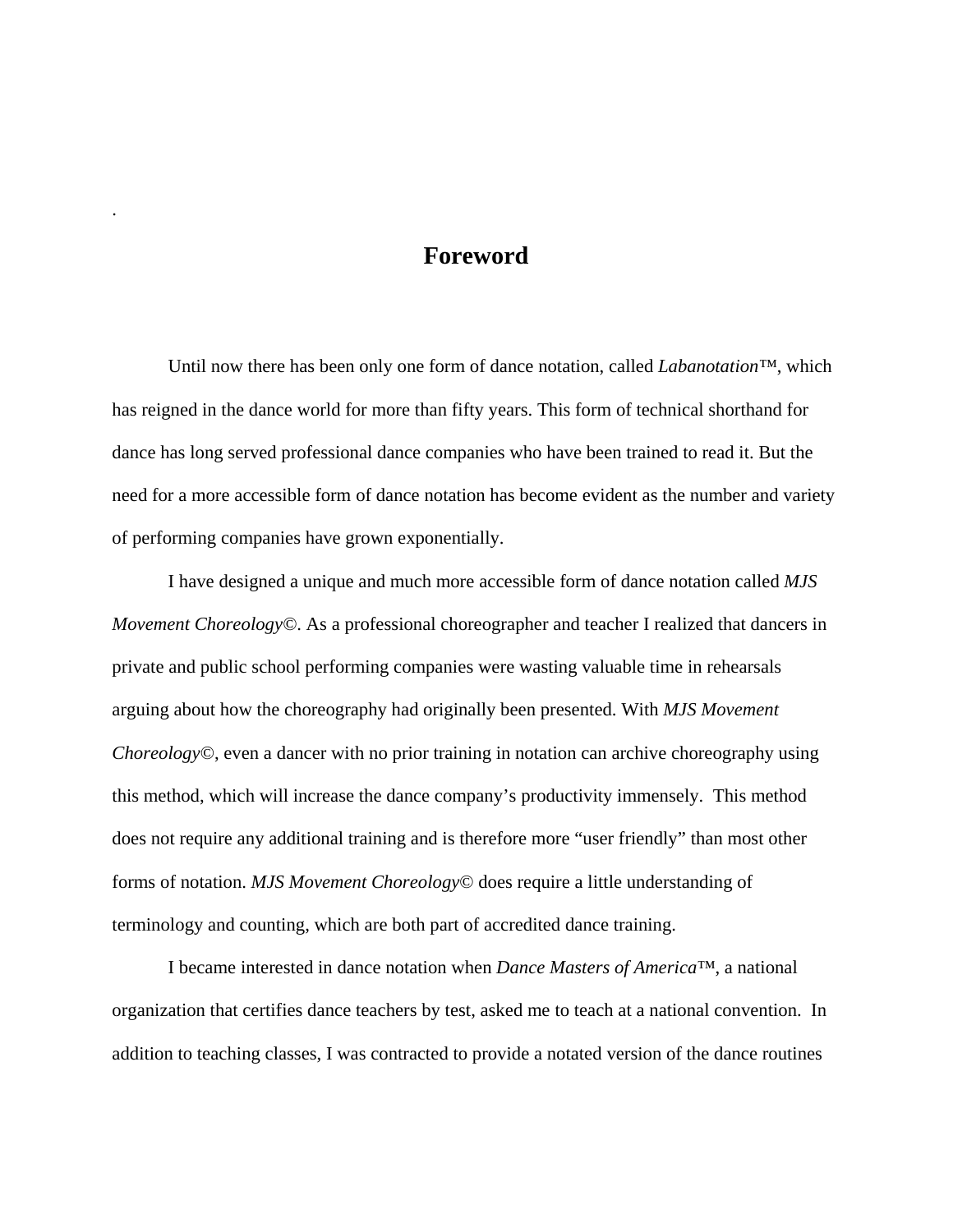that I was presenting. (My own teacher had used dance notation in her classes, so I was acquainted with the method.)

Throughout my career as a performer, dance teacher, and choreographer I have experimented with my own method of notating choreographed pieces to present to teachers and students. These methods are, in my opinion, more concise and easier to understand than methods I have used in the past. The technical language is written so that dancers can read it with little or no confusion. *MJS Movement Choreology*© captures choreography in written form beginning with music analysis.

Once the selected music has been analyzed, movement can then be assigned to each designated part of the score. With a technical manual written for each piece of choreography, all members of a dance company are able to "stay on the same page" during a rehearsal. There is no need to waste rehearsal time trying to remember the choreography. This is a more organized way of conducting rehearsals and leads to a more professional look in the final result.

What makes *MJS Movement Choreology*© unique is that it is "user friendly." The user does not need any prior understanding of the method to use it. *MJS Movement Choreology*© includes tips on selecting music, guidance in music analysis, concise counting methods, and the choreographer's stage directions. This manual is aimed at communicating a choreographer's vision to a company or individual so that in his/her absence the piece can be rehearsed without confusion. Rehearsal time should be spent rehearsing and not arguing about how the choreography was originally presented. By using this manual a performing company can have seamless rehearsals by revisiting the "blueprint" made possible by *MJS Movement Choreology*©.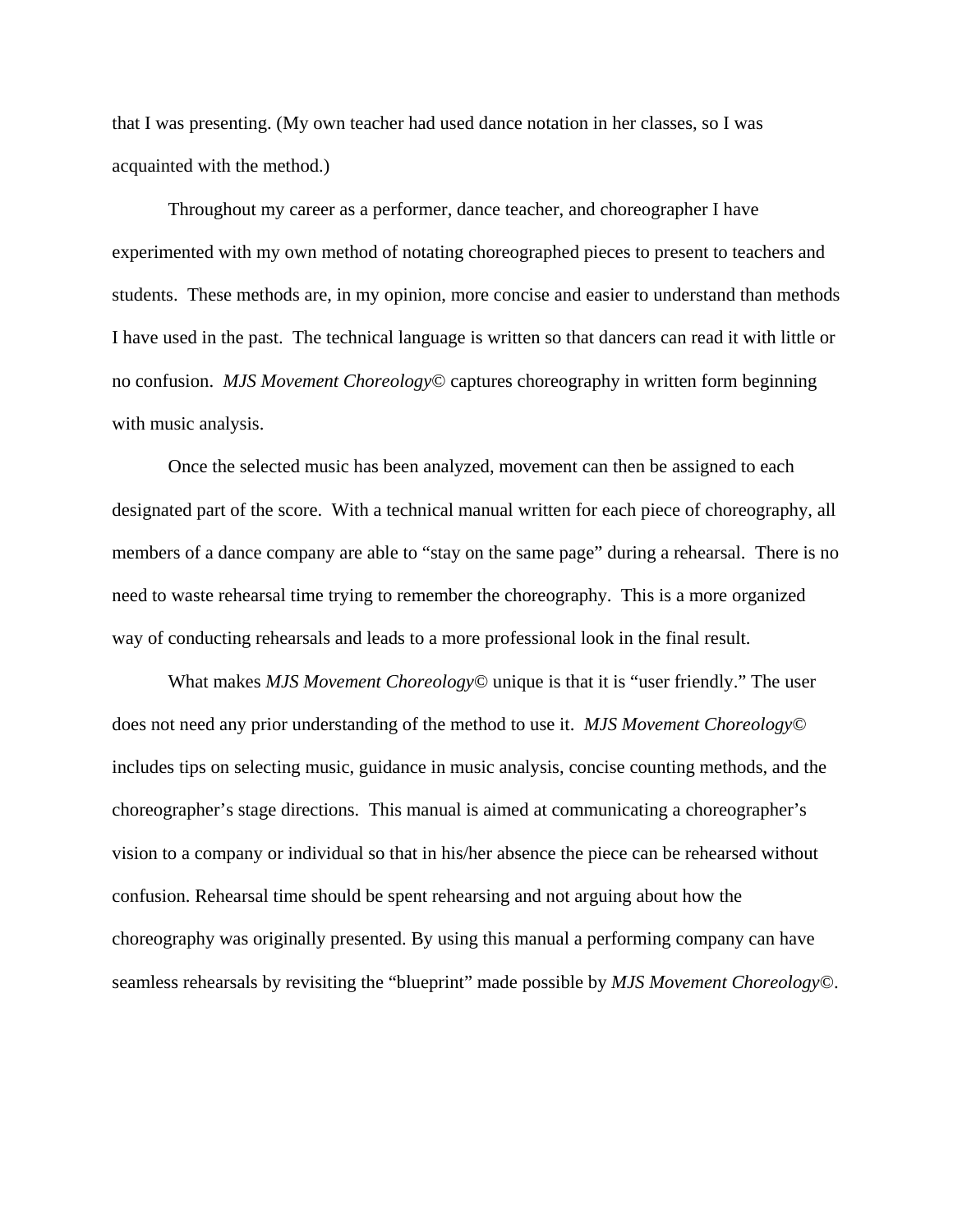### **Chapter 1: Analyzing Music**

Defining Time Signature

Constructing a choreographed dance involves three basic elements:

1.) Choosing music or sound to be danced to; or, in some cases choreographers choose to not have music at all (no music is called *a cappella*)

2.) Conceptualizing movement dynamics to chosen music or sound

3.) Assigning and notating steps that involve those dynamics.

In all cases the performer will always have a way of conducting time as it relates to the sound (or lack of sound), and this is set by the choreographer and is called sound analysis. We will first describe how to analyze music as opposed to sound. Upon selecting music, the choreographer should take into consideration the company's (corps) and/or individual's (solo) specific abilities. A company may have strength in slow, fluid moves (*adage*) as opposed to quick footwork (*allegro*); therefore, the appropriate music selection would parallel those specific technical abilities within the group. In both instances, it is usually the responsibility of the choreographer to know the company's strengths and weaknesses and to select music that will best show the company's ability.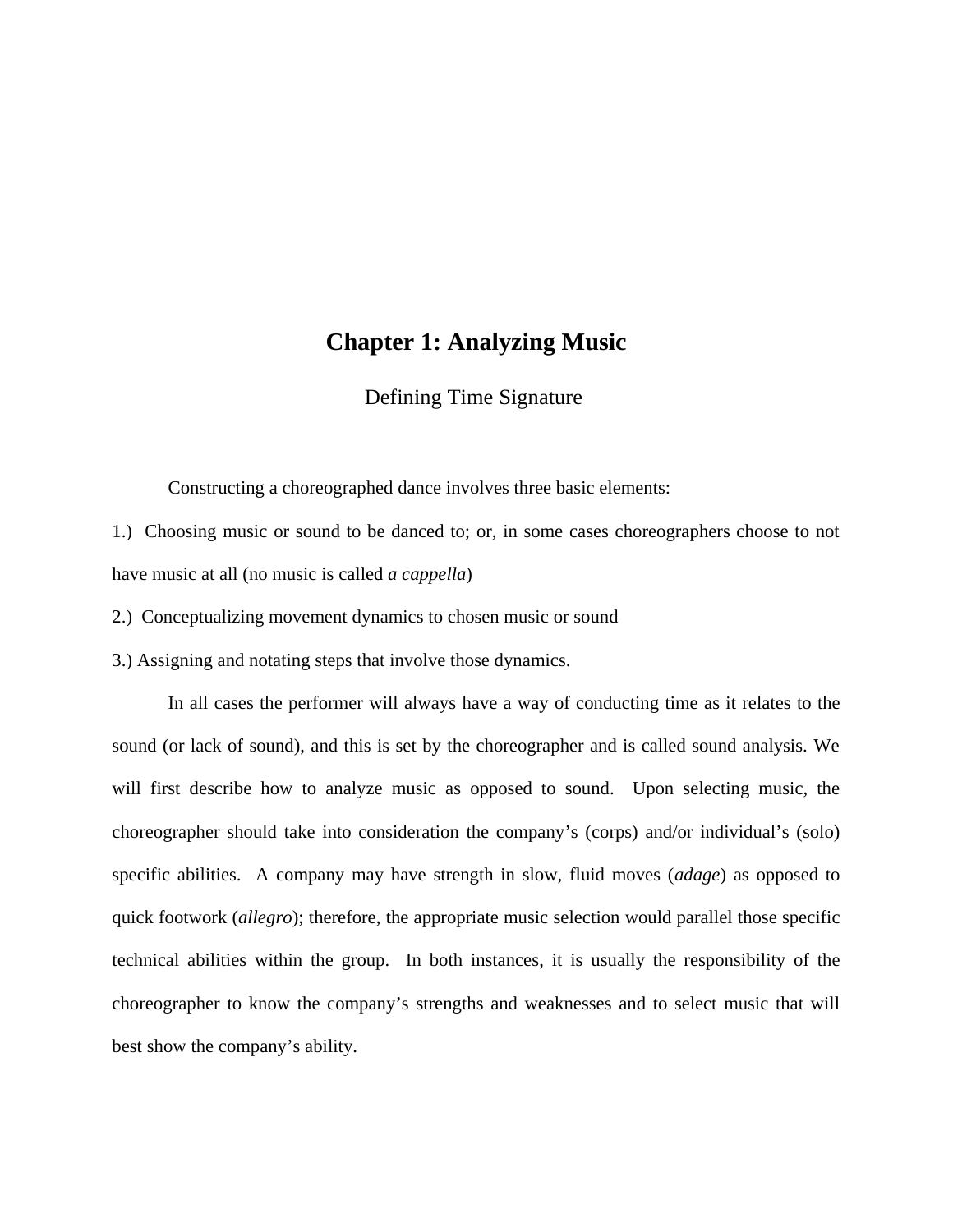Once the music has been selected, the process of analyzing the music can begin. The first step in this process of notation involves charting the piece of music (making it visual.) For example, let's chart the song *Happy Birthday*.

First we must take note that the music is written in  $\frac{3}{4}$  or waltz tempo. Tempo means time and is counted by the dancer in threes. When it is charted according to song lyrics it would look like this:

 3\* 1-2-3 1-2 3 1-2-3 1-2 3 1-2-3 1-2-3 Happy/ birthday to / you / happy/ birthday to / you / happy/ birthday dear / Jane / 3 1-2-3 1-2-3

Happy/ birthday to / you

\*Note that the music does not start on 1 but on a 3; dancers refer to this as a pick-up count (picked up from last measure.)

Next we will chart the first line of the *America the Beautiful*, which is written in 4/4 or common time:

4 1-2-3-4 1-2-3-4 1-2-3-4 1-2-3-4 1-2-3-4

Oh / beautiful for / spacious skies for / amber waves of / grain for / purple mountain's

1-2-3-4 1-2-3-4 1-2-3-4

Majesty / above the fruited  $/$  plains

Now, how would a person chart music that has no lyrics? Actually there is a simpler and more universal way of charting all music if the lyrics are not to be emphasized. Choreographers can also use the bundling method, which is sometimes used by marching bands and drill teams. For example, charting *Happy Birthday* using the bundling method would look like this:

4 1 2 3 4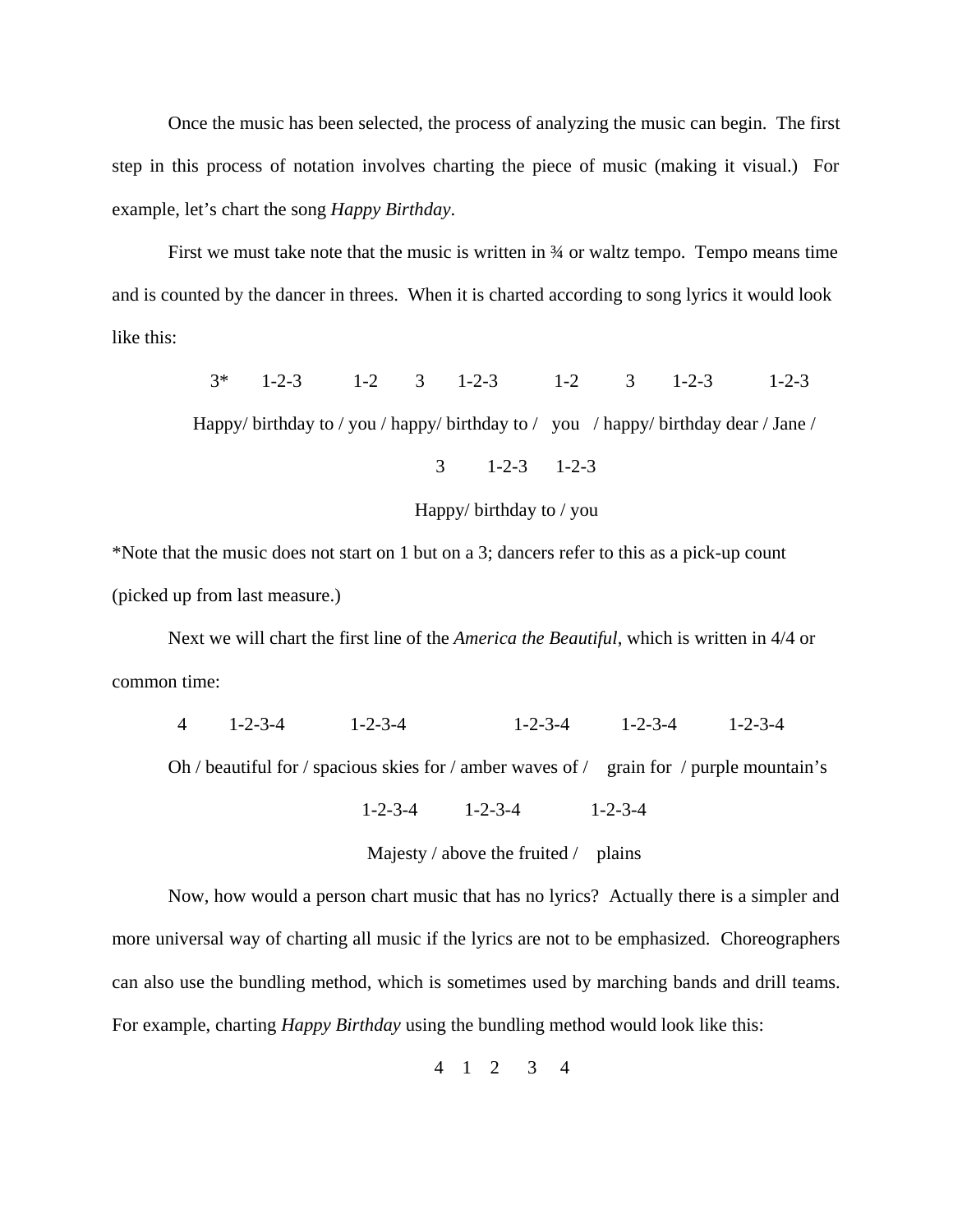#### 1 / 11 /11 / 11 / 11

Using either method, *Happy Birthday* would contain eight bundles of three counts. The performer would keep time or relate movement to music by counting one-two-three/ two- twothree/ three-two-three and so on until the end of the measure. Similarly, bundling the song *America the Beautiful* would look like this:

# 1 2

#### 1111 / 1111

The performer would count one, two, three, four, / two, two, three, four / three, two, three, four / four, two, three, four; then at the end of a measure, start over with one, two, three, four and so on throughout the dance. The performer can also choose to count one, two, three, four, five, six, seven, eight / two, two, three, four and so on depending on the choreography.

#### Charting Highlights

The next step in analyzing the music involves marking any places in the music that stand out as being high or low points. In the song *Happy Birthday*, the emphasized word would be highlighted like this in lyrical charting:

 3 1-2-3 1-2 3 1-2-3 1-2 3 1-2-3 1-2-3 happy birthday to / you / happy birthday to / you / happy birthday dear / Jane /

3 1-2-3 1-2-3

#### happy birthday to / you

And it would look like this in the bundling method: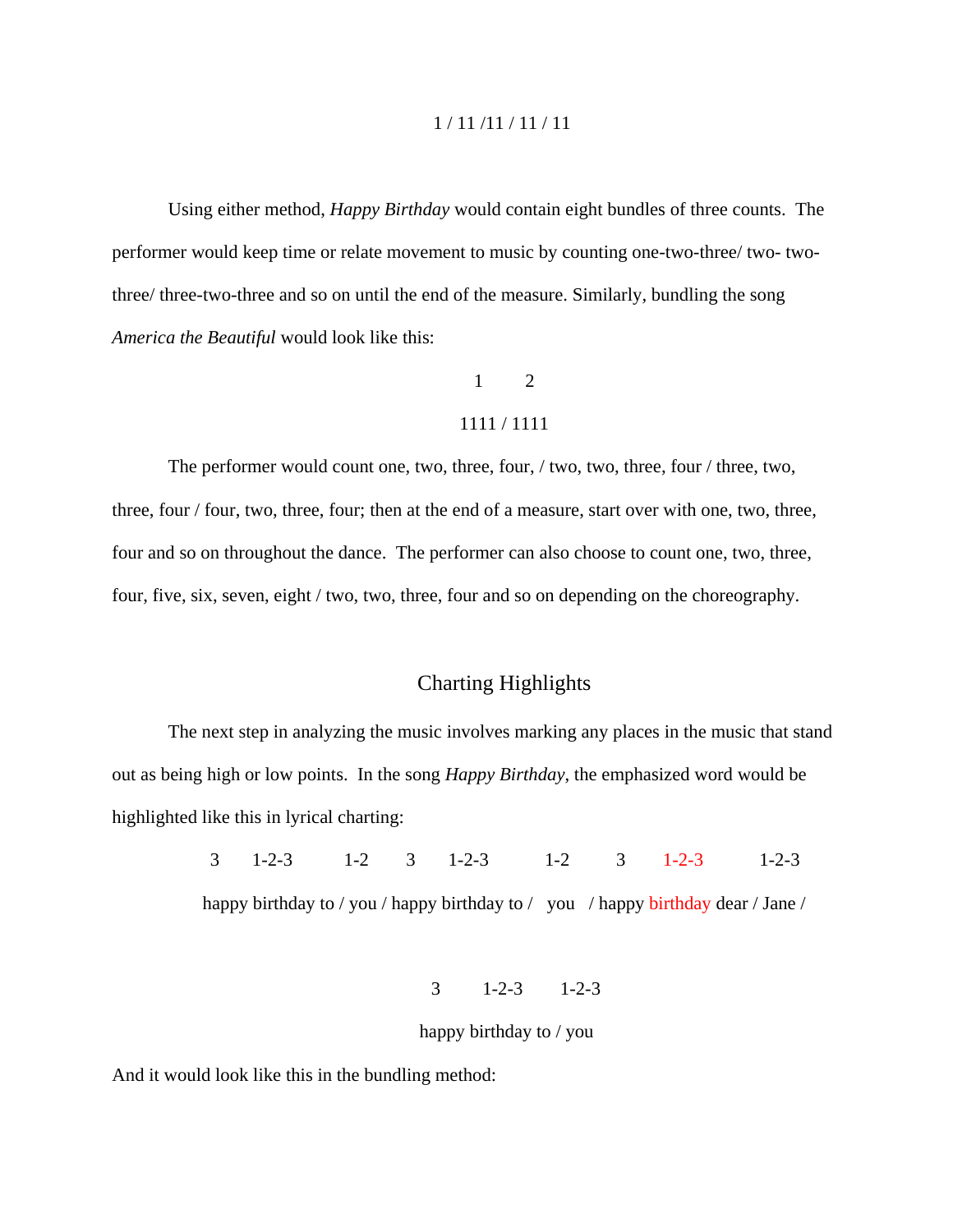# 4 1 2 3 4 1 / 11 /11 / 11 / 11

This is how I would chart the song *America the Beautiful* highlighting the highs and lows using the lyrical method:

4 1-2-3-4 1-2-3-4 1-2-3-4 1-2-3-4 1-2-3-4

Oh / beautiful for / spacious skies for / amber waves of / grain for / purple mountain's

1-2-3-4 1-2-3-4 1-2-3-4

Majesty / above the fruited / plains

And this is how it looks with the bundling method:

# 1 2 1111 / 1111

Highlighting charted music will of course vary with different choreographers.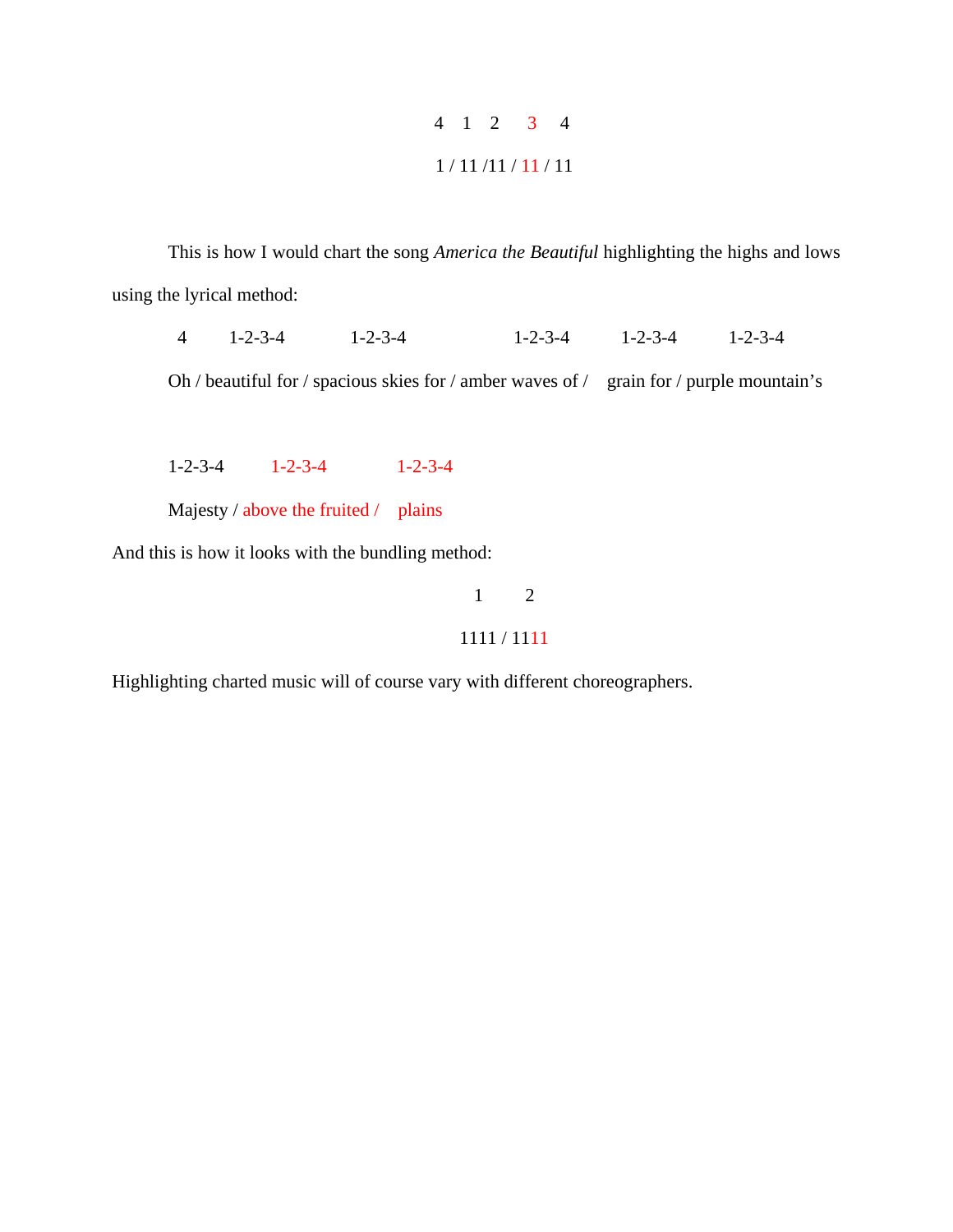### **Chapter 2: Assigning Movement to Charted Music**

Now that the selected piece of music to be choreographed has been analyzed, we can proceed to assigning movement to the various sections. Depending on the choreographer's method, this step can be done chronologically or can be done out of order without confusion. First we will assign movement to the charted *Happy Birthday*. Let's say that as the choreographer I conceptually want the first two counts of three to be turning movements. I would chart that as such without defining the type of turns to be applied. For example:

turns

3 1-2-3 1-2 3 1-2-3 1-2 3 1-2-3 1-2-3

happy birthday to / you / happy birthday to / you / happy birthday dear / Jane / Moving on to the next charted section of music, I choose to assign movement that involves footwork and would chart that accordingly. For example:

|  | furns. |  | footwork                                                        |  |  |
|--|--------|--|-----------------------------------------------------------------|--|--|
|  |        |  | $3 \t 1-2-3 \t 1-2 \t 3 \t 1-2-3 \t 1-2 \t 3 \t 1-2-3 \t 1-2-3$ |  |  |

happy birthday to / you / happy birthday to / you / happy birthday dear / Jane / Next, let's assign dynamics to the next measure of music. For example:

| turns |  |  |  | footwork                                                                         |  |  | dynamics |  |  |
|-------|--|--|--|----------------------------------------------------------------------------------|--|--|----------|--|--|
|       |  |  |  | $3 \t 1-2-3 \t 1-2 \t 3 \t 1-2-3 \t 1-2 \t 3 \t 1-2-3 \t 1-2-3$                  |  |  |          |  |  |
|       |  |  |  | happy birthday to / you / happy birthday to / you / happy birthday dear / Jane / |  |  |          |  |  |

The final two counts of three will be assigned movement that carries the dancer/s off the stage. Here is the finalized charting in the assignment process: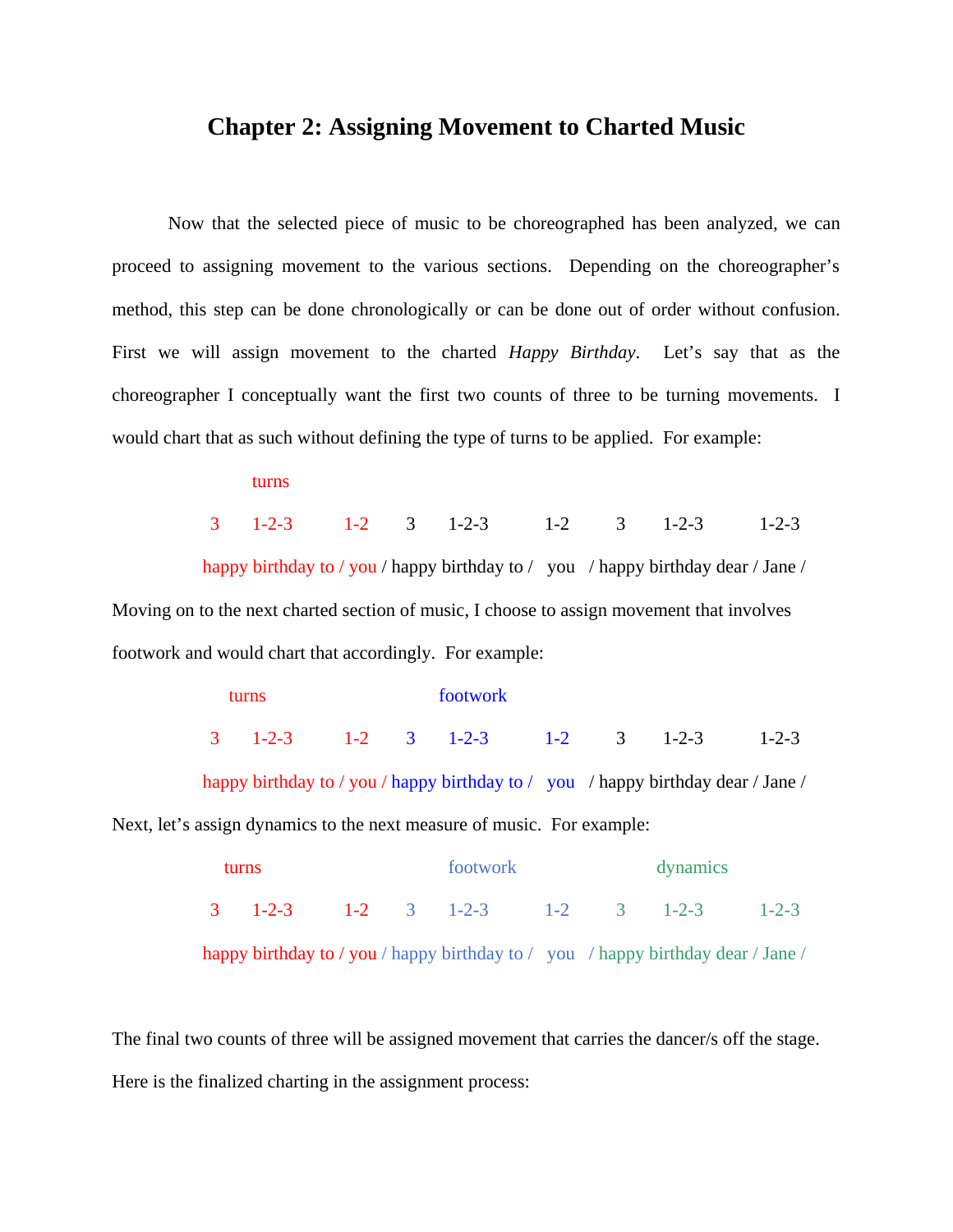Turns Footwork Dynamics Exit 3 1-2-3 1-2 3 1-2-3 1-2 3 1-2-3 1-2-3 3 1-2-3 1-2-3 happy birthday to / you happy birthday to / you Happy birthday dear / Jane happy birthday to / you Now, let's look at how our earlier example *America the Beautiful* would appear after applying

the choreology method:

| Upper body only |                 | turns           | pose            | upper body      |
|-----------------|-----------------|-----------------|-----------------|-----------------|
| $1 - 2 - 3 - 4$ | $1 - 2 - 3 - 4$ | $1 - 2 - 3 - 4$ | $1 - 2 - 3 - 4$ | $1 - 2 - 3 - 4$ |

Oh / beautiful for / spacious skies for / amber waves of / grain for / purple mountain's

| Upper body turns |                   | pose | dynamics                | footwork                                                                         |
|------------------|-------------------|------|-------------------------|----------------------------------------------------------------------------------|
|                  | $1-2-3-4$ 1-2-3-4 |      | 1-2-3-4 1-2-3-4 1-2-3-4 | $1 - 2 - 3 - 4$                                                                  |
|                  |                   |      |                         | Majesty / above the fruited / plains / America / America / God shed his grace on |

|                 | floor work      |                 | turns           | pose            |
|-----------------|-----------------|-----------------|-----------------|-----------------|
| $1 - 2 - 3 - 4$ | $1 - 2 - 3 - 4$ | $1 - 2 - 3 - 4$ | $1 - 2 - 3 - 4$ | $1 - 2 - 3 - 4$ |

thee and  $\prime$  crown thy good with  $\prime$  brotherhood from  $\prime$  sea to shining  $\prime$  sea

# **Chapter 3: Defining Movement**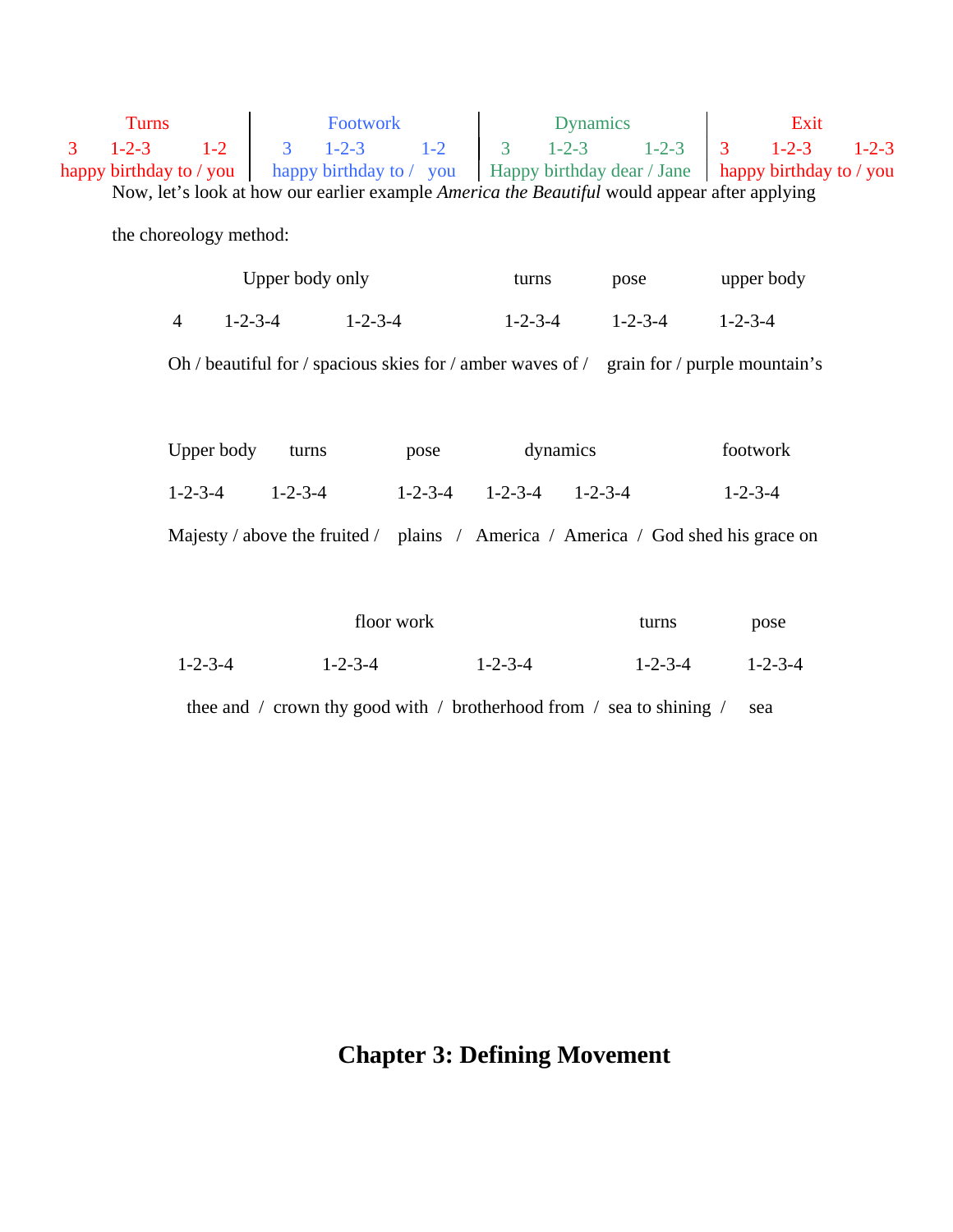#### Classical and Lyrical

 Converting these conceptualizations to movement involves notation based on dance theory. Various abbreviations used in the combinations described in this chapter are explained at the end of the chapter. We will begin with a dance routine to our previously charted *Happy Birthday*. The movement appears over the charted music. For example:

|   | stp1                 | stp2            | stp3        | stp4        | stp5                                        |  |
|---|----------------------|-----------------|-------------|-------------|---------------------------------------------|--|
|   | three step turn      | pose            |             |             |                                             |  |
|   | $rt$ -lft-rt to $>1$ | f > 1           |             |             | pique' to $>2$ lft ft on ct1                |  |
|   |                      | $2nd$ arabesque | rvrs stp 1  | rvrs stp 2  | grande jete en tournant                     |  |
|   |                      | rt ft derriere  | to $>2$     | fc>1        | landing in wide $4th$ plie on ct1 hld cts23 |  |
| 3 | $1 - 2 - 3$          | $1 - 2 - 3$     | $1 - 2 - 3$ | $1 - 2 - 3$ | $1 - 2 - 3$<br>$1 - 2 - 3$                  |  |

Happy / birthday to / you happy / birthday to / you happy / birthday dear / Jane /

| Stp6                        | stp7           |
|-----------------------------|----------------|
| stp rt ft x lft ft on $ct3$ | exit pas couru |
| 3 chaine's cts $1&2&3&8$    | w8             |
| 3<br>$1 - 2 - 3$            | $1 - 2 - 3$    |
| happy / birthday to /       | you            |

At this point watch the ancillary DVD to see finished product.

Now lets use this same application on our second charted musical selection *America the Beautiful*.

(Performer begins standing center stage in first position with head lowered.)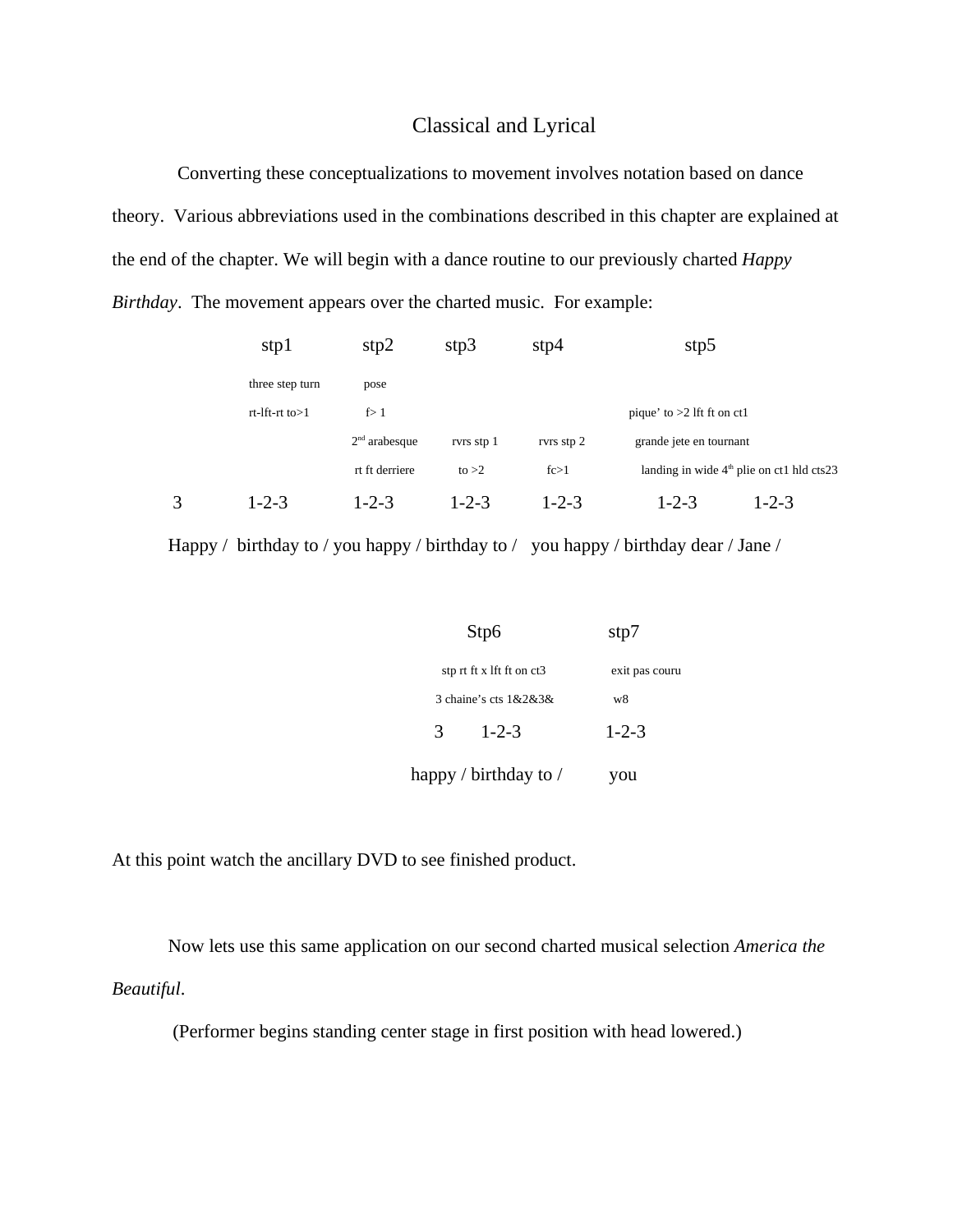Head slowly raise to erect position for first 16 counts. Arms raise from en bas to 5<sup>th</sup>

4 1-2-3-4 1-2-3-4 1-2-3-4 1-2-3-4 1-2-3-4

Oh / beautiful for / spacious skies for / amber waves of / grain for / purple mountain's

| en haut         | 4 chaine' turns | pique on        | chasse' pdb glissade |                 | pique en arabesque    |
|-----------------|-----------------|-----------------|----------------------|-----------------|-----------------------|
| for next 8 cts. | To left         | arabesque       | grande jete'         |                 | run to $>4$ for 8 cts |
|                 |                 | lft ft and run  |                      |                 |                       |
|                 |                 | upstage to $>3$ |                      |                 |                       |
| only            | turns           | pose            | dynamics             |                 | footwork              |
| $1 - 2 - 3 - 4$ | $1 - 2 - 3 - 4$ | $1 - 2 - 3 - 4$ | $1 - 2 - 3 - 4$      | $1 - 2 - 3 - 4$ | $1 - 2 - 3 - 4$       |

Majesty / above the fruited / plains / America / America / God shed his grace on

|                 |                 | Lft. Ft derriere, brisee' brisee' brisee' vole' for 8 cts | 4 chaines 4cts  | pique en        |
|-----------------|-----------------|-----------------------------------------------------------|-----------------|-----------------|
|                 |                 |                                                           |                 | arabesque       |
|                 |                 |                                                           |                 | to W8 exit      |
| $1 - 2 - 3 - 4$ | $1 - 2 - 3 - 4$ | $1 - 2 - 3 - 4$                                           | $1 - 2 - 3 - 4$ | $1 - 2 - 3 - 4$ |

thee and / crown thy good with / brotherhood from / sea to shining / sea

Tap Combination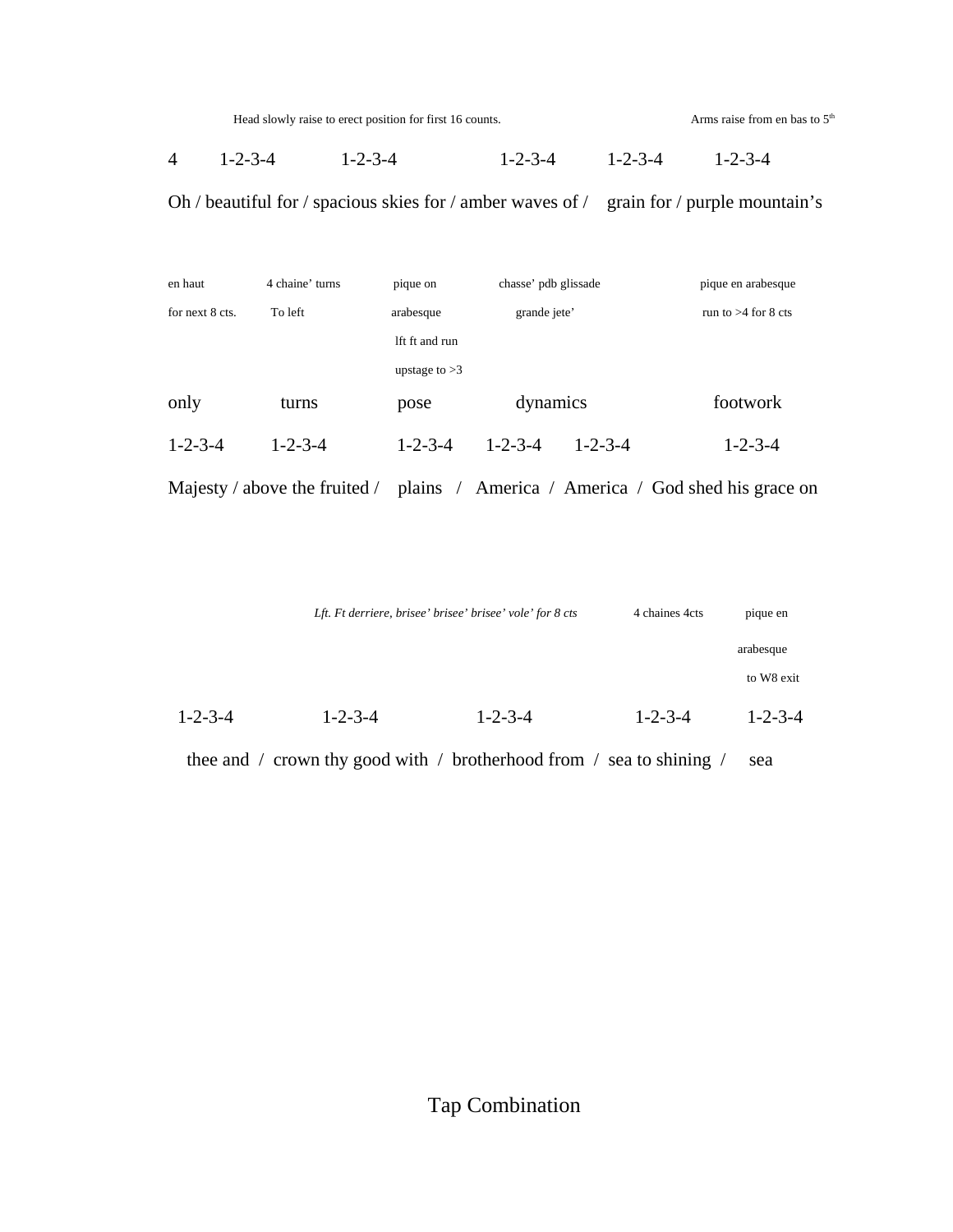Because tap dancing deals with rhythm and syncopation in a different way than other forms of dance, I find it necessary to notate it in a different format. To begin, the charting of the music to be used is simplified by using the bundling method. For 4/4 music we would bundle in fours, for example:  $1111 / 1111 / 1111$ . For  $\frac{3}{4}$  music we would bundle in threes, for example: 111 / 111 / 111.

I have chosen the music *Moondance* by Van Morrison to accompany this tap combination. The charting would look like this: 11 / 1111. Notice the lyrics are not a factor in this charting; instead we will use counts. Each stick in the bundle represents eight counts. Now we apply steps to the charted music. Notice that the music used as introduction is held one count of eight and one count of seven. So the music for the introduction would be counted as 1,2,3,4,5,6,7,8, / 2,2,3,4,5,6,7; then there is a pick-up of &8 that will have assigned choreography to begin the dance.

Next we apply the choreographed steps above the charted music like this:

 Intro spk hl drp flp flp cramp roll Hld 1ct 8 And 1ct 7

 $11 / 11$ 

So far the notation would be considered incomplete because it does not detail the counts. This detailing is called syncopation and is used mainly in tap dancing. Tap could be considered playing drums with your feet as it is percussive rather than lyrical. To detail the counts enabling the performer to fully understand the syncopation of the choreographed steps we simply divide whole counts into fractions in much the same way a musician follows whole notes, half notes, quarter notes, and so on. For example: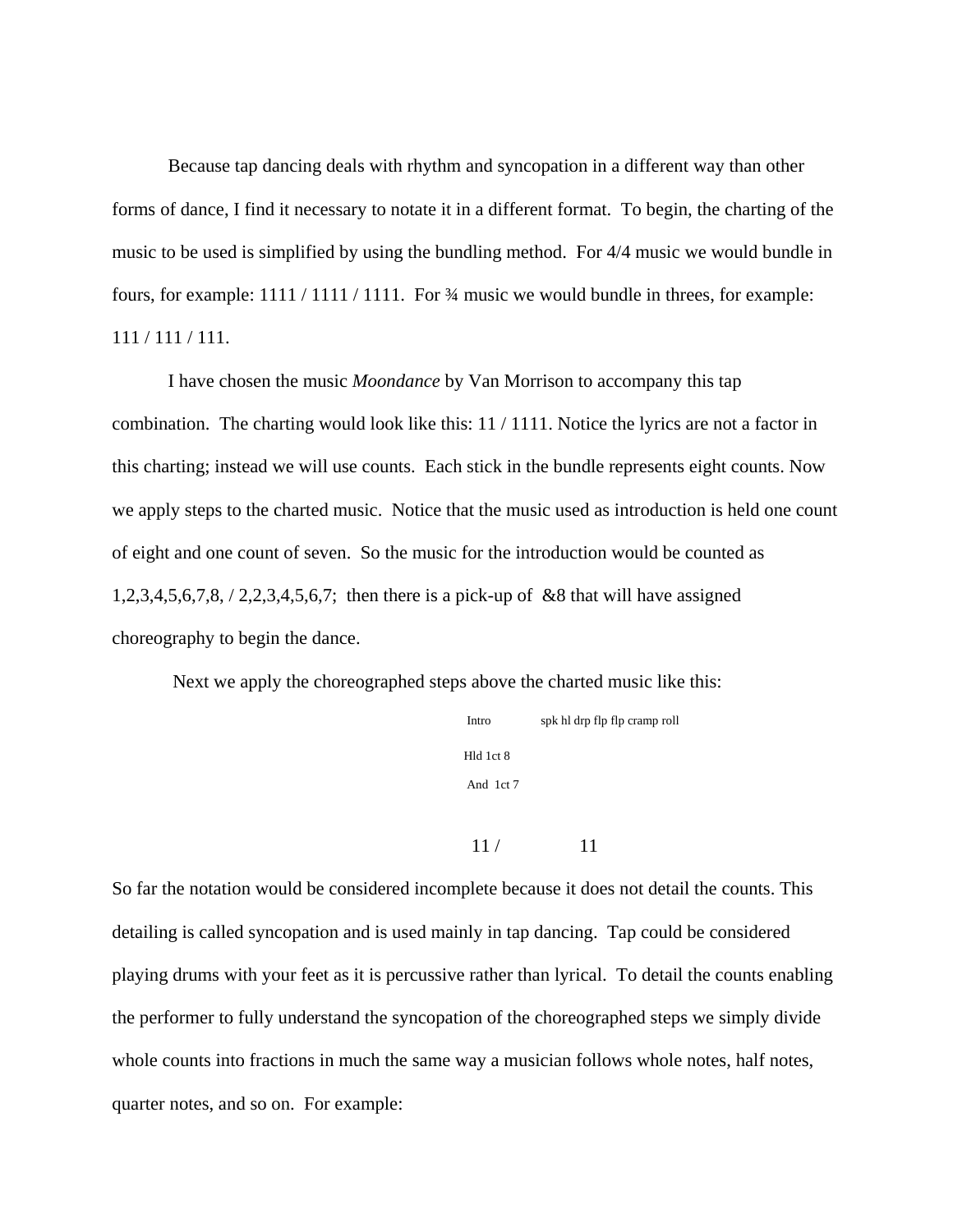1,2,3,4,5,6,7,8 divided in half would be 1&2&3&4&5&6&7&8 giving sixteen beats to the measure. To go further we can notate 1&a2&a3&a4&a5&a6&a7&a8&a giving us sixteen beats to the measure. Taking the counts a step further we would have

1e&a2e&a3e&a4e&a5e&a6e&a7e&a8e&a giving 32 beats to the measure. So the notation for the tap combination would look like this:

| Intro | step 1    | step 2                                         | step 3        |
|-------|-----------|------------------------------------------------|---------------|
| Hold  | L R       | R L R L RRL R R R L rvrs                       |               |
|       | stp hl dg | spk hldrp flp flp crmprlchg spk stp hldrp hldg |               |
|       |           | 12345678/2234567 & 8 & 1 & 2 & 3 & a4          | & 5 & 6 & 7&8 |

|                | step $4$ |     | step 5           |     |     |
|----------------|----------|-----|------------------|-----|-----|
| RLR RL R       |          |     | L RRL RRL RRL    |     |     |
| spk hl slam bc |          | lng | stp rloff        | rpt | rpt |
| & 1 2 & 3 4    |          |     | 5 & a6 & a7 & a8 |     |     |

At this point you should watch the ancillary DVD to see the finished product. The abbreviations used in this text are defined

### Stage Directions

There are seven steps to this dance routine using mostly classical ballet theory, which is always in French. We will break these assigned steps down and explain notated stage directions, abbreviations, and theory. There are eight directions in which a performer can face or move toward. The following diagram will explain how these choreographic directions are notated: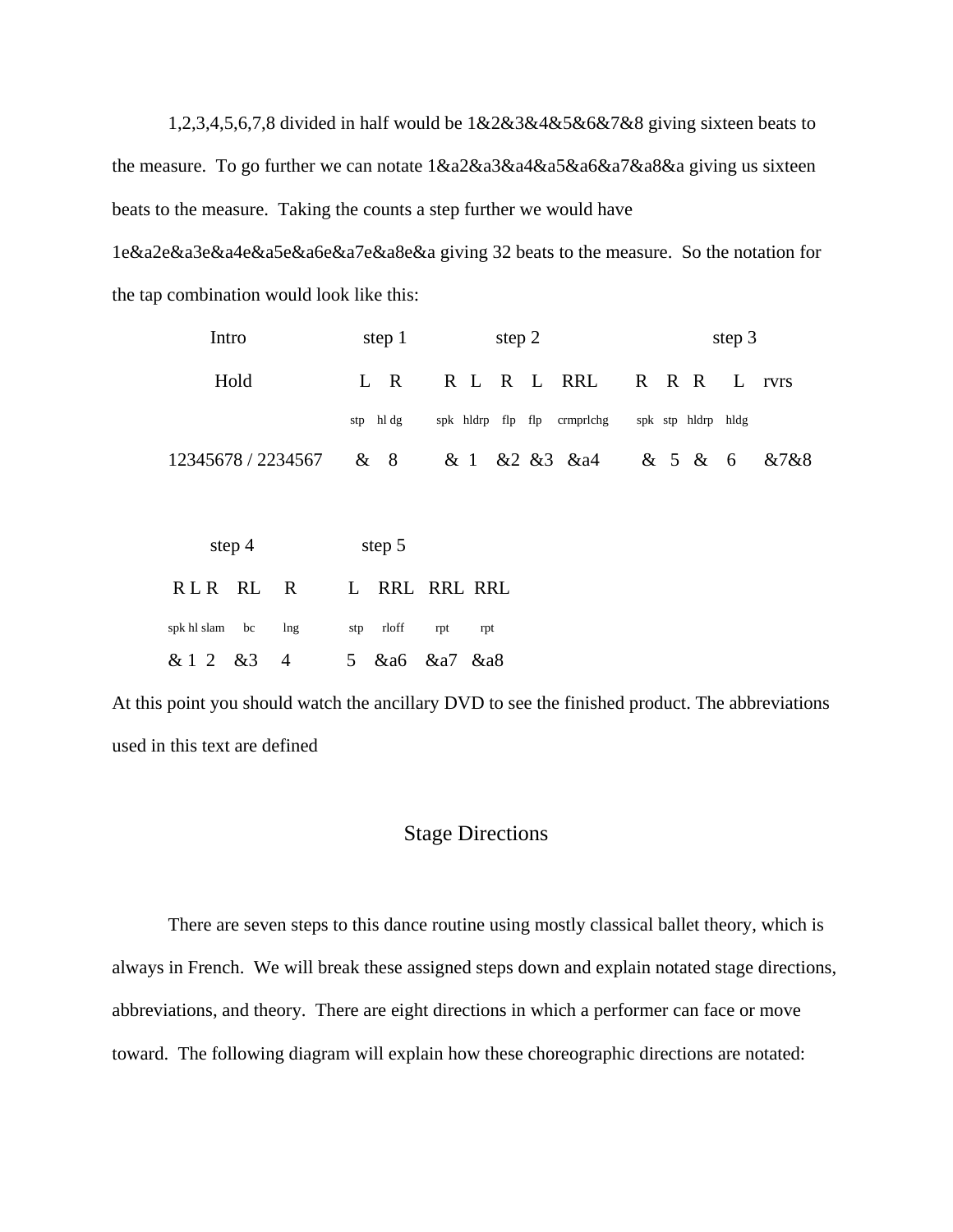| corner 4   |           | corner 3   |
|------------|-----------|------------|
| (noted >4) |           | (noted >3) |
|            |           |            |
|            |           |            |
|            | Performer |            |
|            |           |            |
| Corner1    |           | corner2    |
|            |           |            |
| (noted >1) | Audience  | (noted >2) |

Now that we understand four of the eight stage directions used in the choreology technique, let's take a look at the remaining four:



We also use the stage directions *upstage* and *downstage.* In the early days of theatrical history Shakespearian actors performed on a stage that was slightly pitched towards the audience for